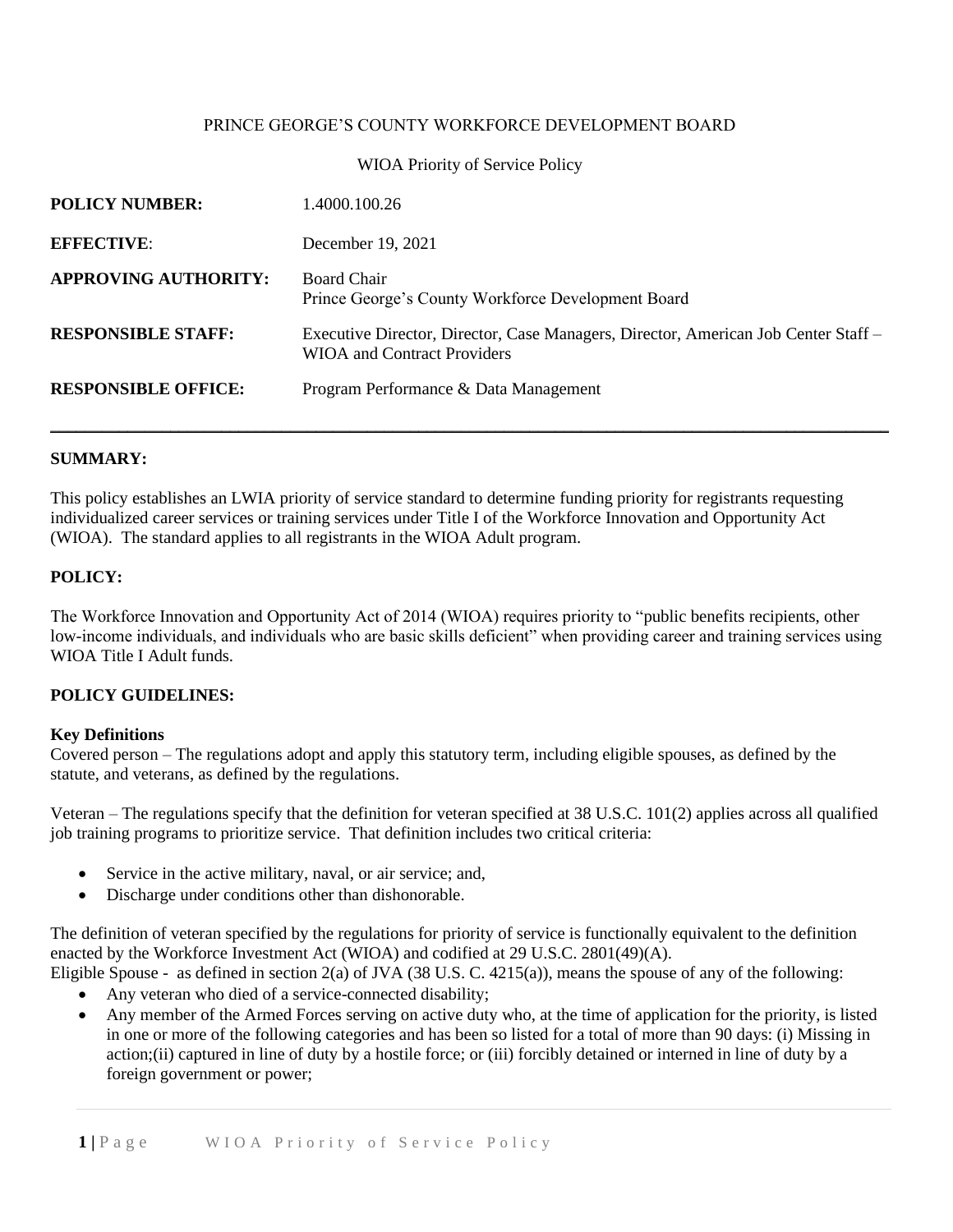- Any veteran who has a total disability resulting from a service-connected disability, as evaluated by the Department of Veterans Affairs;
- As indicated above in this section, any veteran who died while a disability was in existence.

Low-Income Individual – By WIOA Law Section  $3(36)$ , a low-income individual is an individual who –

- Receives or is a member of a family that receives cash payments under a Federal, State, or local income-based public assistance program;
- Received an income, or is a member of a family that received a total family income, for the six months before applying for the program involved (exclusive of public assistance program payments) that, about family size, does not exceed the higher of –

The poverty line, for an equivalent period; or

- 70% of the lower living standard income level, for an equivalent period;
- Is a member of a household that receives food stamps;
- Qualifies as a homeless individual;
- Is a foster child:
- Receives or is eligible to receive a free or reduced-price lunch; or
- Is an individual with a disability whose own income meets the requirements of this clause but who is a member of a family whose income does not meet such requirements

An individual who is "basic skills deficient" By WIOA Law Section 3(5) —The term ''basic skills deficient'' means, concerning an individual— (A) who is a youth, that the individual has English reading, writing, or computing skills at or below the 8th grade level on a generally accepted standardized test; or (B) who is a youth or adult, that the individual is unable to compute or solve problems, or read, write, or speak English, at a level necessary to function on the job, in the individual's family, or society. A case manager may also document basic skills deficiency using any one of the following: 1. Basic skills assessment questions or test results (e.g., TABE)

2. School records

3. Referral or records from a title II Adult Basic Education program

4. Referral or records from an English Language Learner program

If a standardized test is used to assess basic skills, the test should include reading, writing, or computing skills. Lacking soft skills or specific skills needed for a particular job may not be used to determine an otherwise high-functioning individual as basic skills deficient.

## **Target Populations**

For WIOA Title I Adult Program employment and training services, Local Areas must provide Priority of Service to individuals in the following target populations by WIOA, Maryland's State Plan, and their approved Local Plan:

| Target Populations: Individuals with Barriers to Employment - WIOA Section 3(24)                    |  |
|-----------------------------------------------------------------------------------------------------|--|
| Displaced Homemakers                                                                                |  |
| Eligible migrant and seasonal farmworkers                                                           |  |
| Ex-offenders                                                                                        |  |
| Homeless individuals                                                                                |  |
| Individuals facing substantial cultural barriers                                                    |  |
| Individuals with disabilities, including youth with disabilities                                    |  |
| Individuals within two years of exhausting lifetime eligibility under Part A of the Social Security |  |
| Act                                                                                                 |  |
| Individuals who are English language learners                                                       |  |
| Unemployed individuals, including the long-term unemployed                                          |  |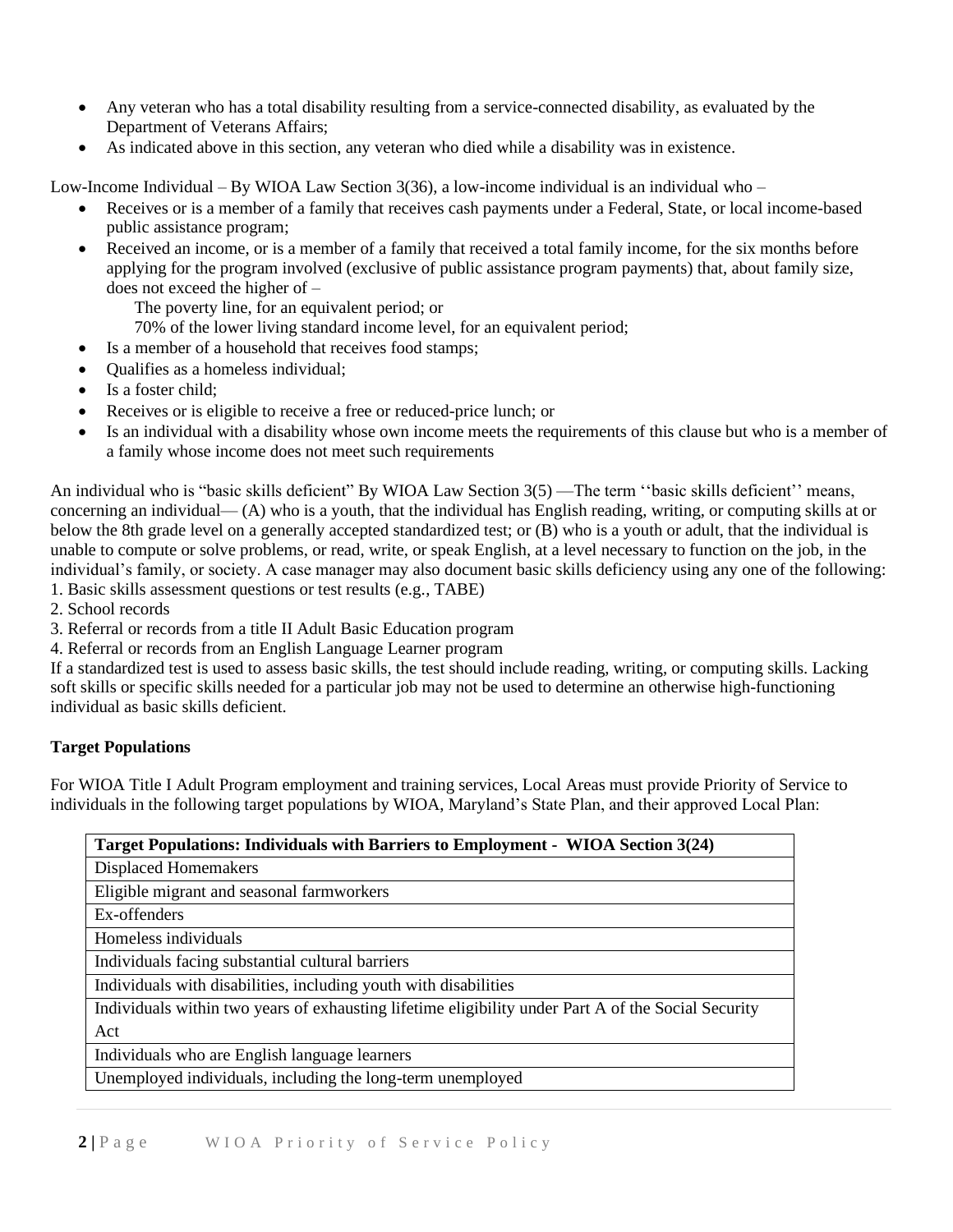| Individuals who have low levels of literacy                                          |  |  |
|--------------------------------------------------------------------------------------|--|--|
| Individuals without a High School Diploma                                            |  |  |
| Low-income individuals (including Temporary Assistance for Needy Families (TANF) and |  |  |
| Supplemental Nutrition Assistance Program (SNAP) recipients)                         |  |  |
| Native Americans, Alaskan Natives, and Native Hawaiians                              |  |  |
| Older individuals                                                                    |  |  |
| Single parents (including single pregnant women and non-custodial parents)           |  |  |
| Veterans                                                                             |  |  |
| Youth who are in or have aged out of the foster care system                          |  |  |

According to Training and Employment Guidance Letter (TEGL) 7-20, priority must be provided in the following order:

| Priority of Service for the WIOA Title I Adult Program |                                                                                        |
|--------------------------------------------------------|----------------------------------------------------------------------------------------|
| $1st$ Priority                                         | Veterans and eligible spouses included in the groups given statutory priority for      |
|                                                        | WIOA Adult formula funding. This means that veterans and eligible spouses who are      |
|                                                        | also recipients of public assistance, other low-income individuals, or individuals who |
|                                                        | are basic skills deficient receive priority for services with WIOA Adult formula funds |
|                                                        | for individualized career services and training services.                              |
| $2nd$ Priority                                         | Non-covered persons (that is, individuals who are not veterans or eligible spouses)    |
|                                                        | who are included in the groups given priority for WIOA adult formula funds             |
| 3rd Priority                                           | Veterans and eligible spouses who are not included in WIOA's priority groups.          |
| 4 <sup>th</sup> Priority                               | Priority populations established by the Governor's Workforce Development Board         |
|                                                        | and Workforce Development Board.                                                       |
| 5 <sup>th</sup> Priority                               | Non-covered persons outside the groups are given priority under WIOA.                  |

In addition to veterans and their eligible spouses, TEGL 7-20 specifies that at least 75 percent of a State's participants receiving individualized career and training services in the Adult program are from at least one of the following priority groups: recipients of public assistance, individuals who are basic skills deficient, or those who are low income. (TEGL 7- 20 specifies that at least 75 percent of a State's participants receiving individualized career and training services in the Adult program are from the first and second priorities.)

Priority of service status is established during eligibility determination and does not change during participation. Priority does not apply to the dislocated worker population.

The WIOA adult funding priority of service doesn't affect or negate the priority of service provided to veterans and eligible spouses. Veterans and eligible spouses continue to receive priority of service among all eligible individuals; however, they must meet the WIOA Adult program eligibility criteria. Thus, for WIOA adult services, the program's eligibility determination must be made first, and then the veteran's priority applied. Veterans and eligible spouses that are not low-income, recipients of public assistance, or basic skills deficient are not included in the required 75 percent priority of service calculation.

The priority established under WIOA 134(c)(2)(A)(xii) does not necessarily mean that these services may only be provided to recipients of public assistance, other low-income individuals, and individuals who are basic skills deficient.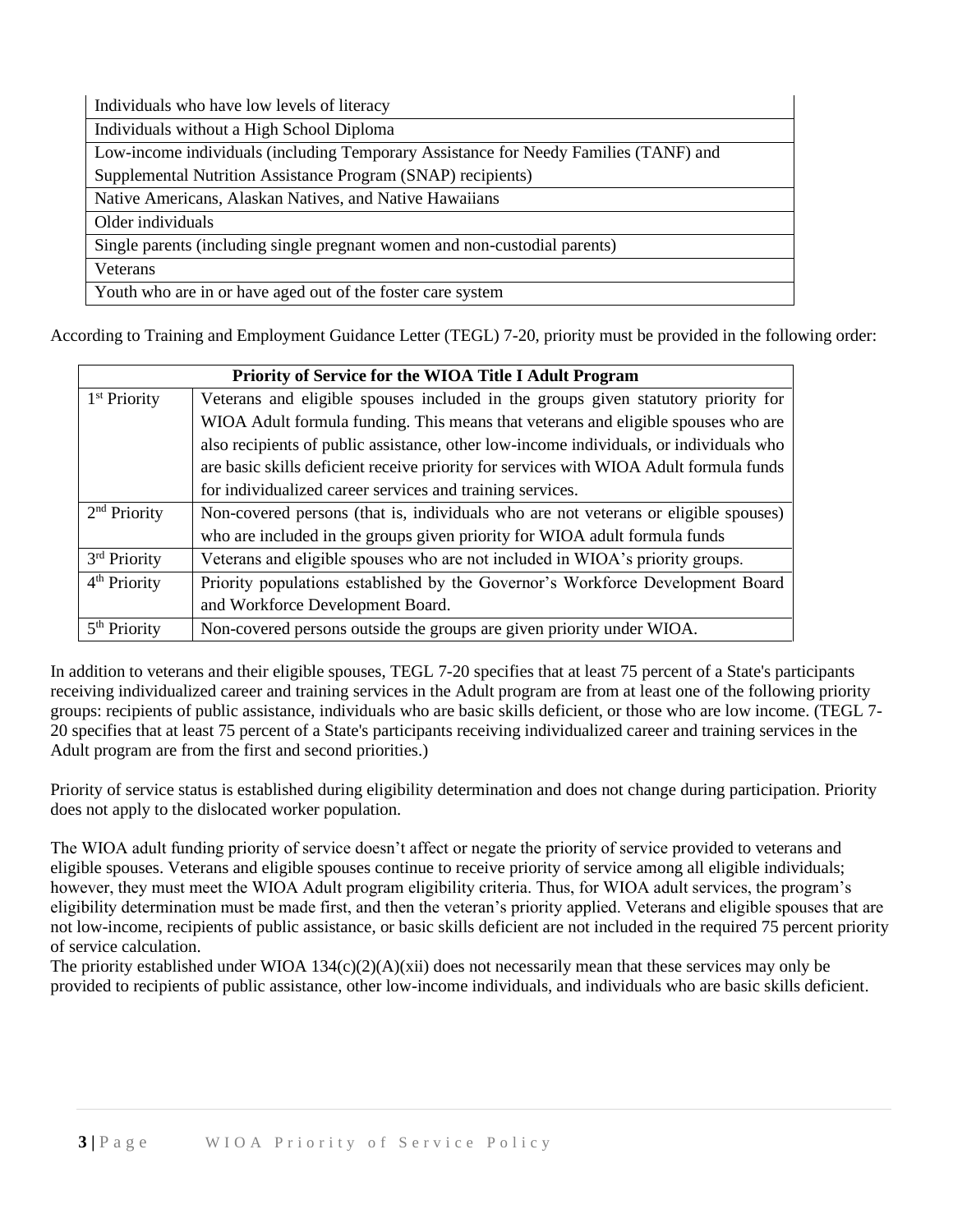# **REASON FOR POLICY:**

# **EXCLUSIONS TO THE POLICY:**

None

**FORMS:**

WIOA Priority of Service Fact Sheet

# **RELATED POLICY:**

- Jobs for Veterans Act (JVA) of 2008
- WIOA (Public Law 113-128) Sections 3 and  $134(c)(2)(A)(xii)$
- Training and Employment Guidance Letter (TEGL) 10-16,
- TEGL 19-16
- TEGL 21-16
- TEGL 7-20
- MDOL Workforce Innovation and Opportunity Act (WIOA) Title I Youth Program Policy Issuance 2021-14
- MDOL Workforce Innovation and Opportunity Act (WIOA) Title I Adult & Dislocated Policy Issuance 2021-13

### **APPROVING SIGNATURES:**

 $\theta_{\cdot}$ Charnetia Young (Feb 23, 2022 13:57 EST)  $\frac{1}{2}$ Charnetia Yo $\frac{2}{3}$  (Feb 23, 2022 13:57 EST)

Feb 23, 2022

Board Chair **Date** Prince George's County Workforce Development Board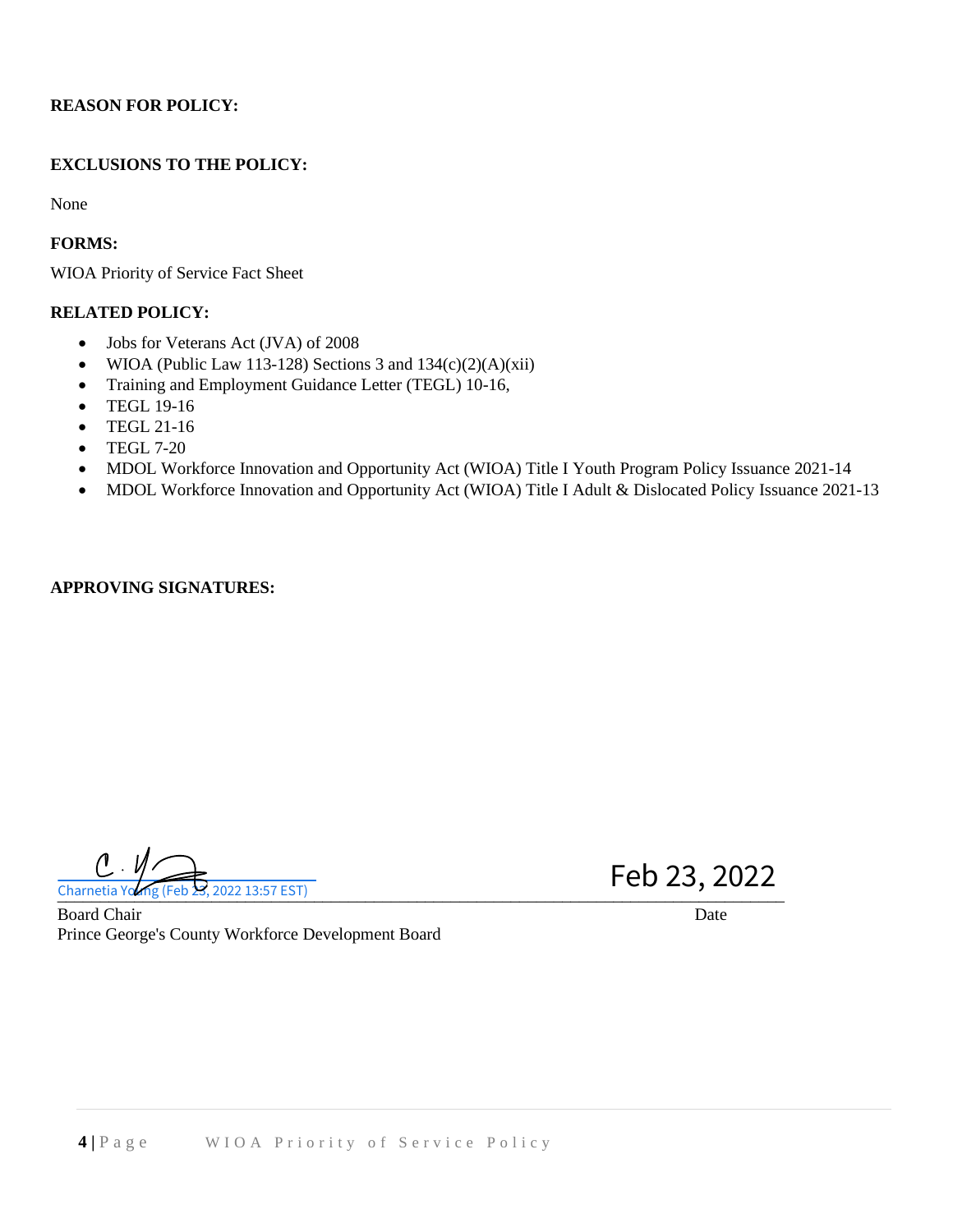- Suppose funds available under the WIOA Title I-B Adult Employment and Training Grant for the American Job Career Center are limited. In that case, priority shall be given to veterans, veteran's eligible spouses, public assistance, and low-income recipients.
- **Covered person** The regulations adopt and apply this statutory term, including eligible spouses, as defined by the statute, and veterans, as defined by the regulations.
- **Veteran** The regulations specify that the definition for veteran specified at 38 U.S.C. 101(2) applies across all qualified job training programs to prioritize service. That definition includes two critical criteria:

Service in the active military, naval, or air service; and,

Discharge under conditions other than dishonorable.

The definition of veteran specified by the regulations for priority of service is functionally equivalent to the definition enacted by the Workforce Innovation and Opportunity Act (WIOA) and codified at 29 U.S.C. 2801(49)(A).

**Eligible Spouse** - as defined in section 2(a) of JVA (38 U.S. C. 4215(a)), means the spouse of any of the following: Any veteran who died of a service-connected disability;

- Any member of the Armed Forces serving on active duty who, at the time of application for the priority, is listed in one or more of the following categories and has been so listed for a total of more than 90 days: (i) Missing in action;(ii)captured in line of duty by a hostile force; or (iii) forcibly detained or interned in line of duty by a foreign government or power;
- Any veteran who has a total disability resulting from a service-connected disability, as evaluated by the Department of Veterans Affairs;
- As indicated above in this section, any veteran who died while a disability was in existence.
- **Public Assistance Recipient** By WIOA Law Section 101 (37), a public assistance recipient receives cash payments from the Federal, State, or local government for which a needs or income test determines eligibility.

**Low-Income Individual** – By WIOA Law Section 101 (25), a low-income individual is an individual who –

- Receives or is a member of a family that receives cash payments under a Federal, State, or local income-based public assistance program;
- Received an income, or is a member of a family that received a total family income, for the six months before application for the program involved (exclusive of unemployment compensation, child support payments, public assistance program payments, and old-age and survivors insurance benefits received under section 202 of the Social Security Act (42 USC 402)) that, about family size, does not exceed the higher of  $-$

The poverty line, for an equivalent period; or 70% of the lower living standard income level, for an equivalent period;

Is a member of a household that receives (or has been determined within the six months before application for the program involved to be eligible to receive) food stamps under the Food Stamp Act of 1977 (7 USC 2001 et seq);

Qualifies as a homeless individual, as defined in subsection (a) and (c) of section 103 of the Stewart B. McKinney Homeless Assistance Act (42 USC 11302);

Is a foster child on behalf of whom State or local government payments are made; or

In cases permitted by regulations promulgated by the Secretary of Labor, an individual with a disability whose own income meets the requirements above, but a family member whose income does not meet such requirements.